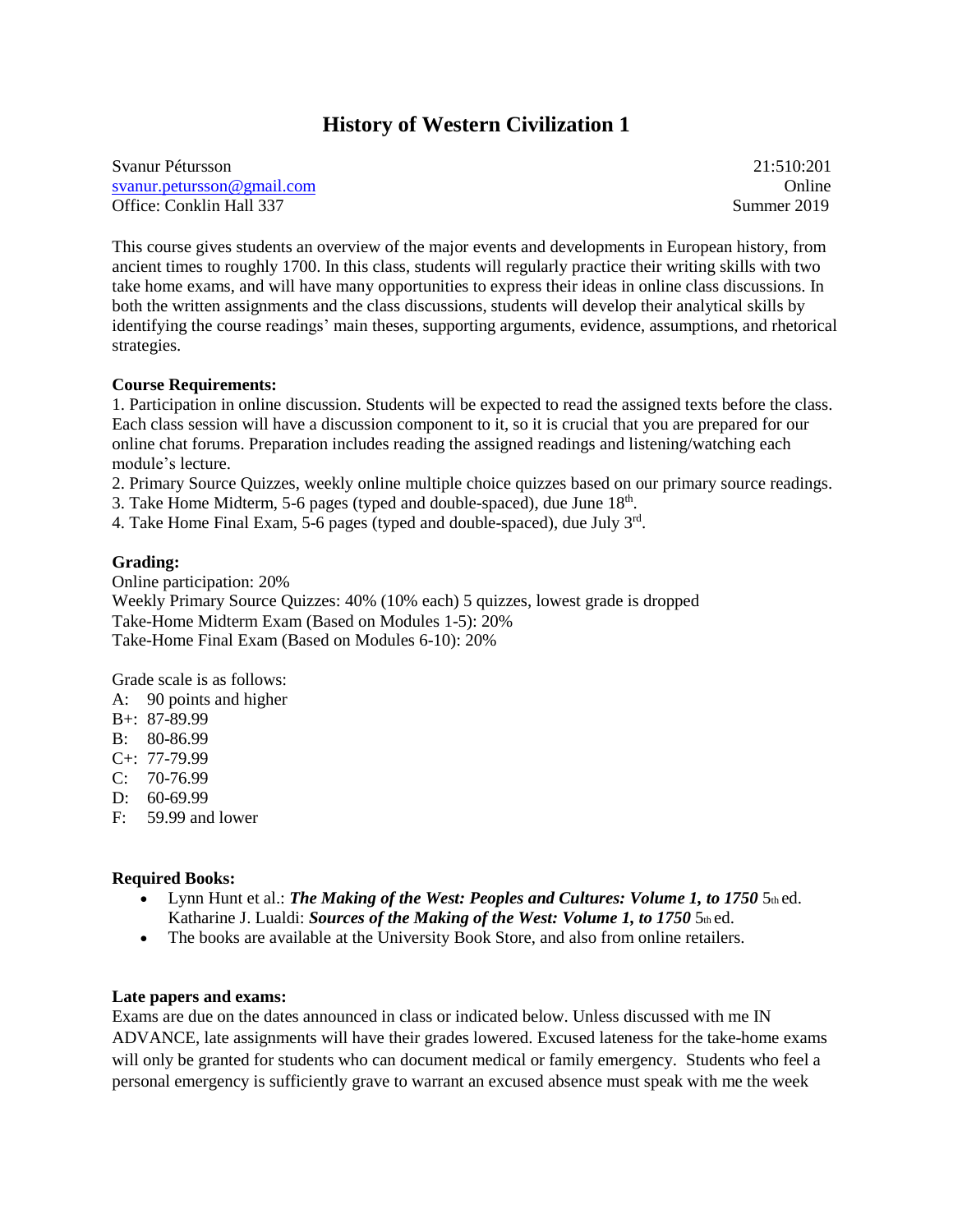BEFORE the exam is due. Students who are unclear about the course's requirements should speak to me early in the semester.

### **Disabilities:**

Rutgers University welcomes students with disabilities into all of the University's educational programs. In order to receive consideration for reasonable accommodations, a student with a disability must contact the appropriate disability services office at the campus where you are officially enrolled, participate in an intake interview, and provide documentation: [https://ods.rutgers.edu/students/documentation-guidelines.](https://ods.rutgers.edu/students/documentation-guidelines) If the documentation supports your request for reasonable accommodations, your campus' disability services office will provide you with a Letter of Accommodations. Please share this letter with your instructors and discuss the accommodations with them as early in your courses as possible. To begin this process, please complete the Registration form on the ODS web site at: [https://ods.rutgers.edu/students/registration-form.](https://ods.rutgers.edu/students/registration-form) For more information please contact the Office of Disability Services in the Paul Robeson Campus Center, in suite 219, by phone at [973-353-5375](tel:(973)%20353-5375) or by email at [odsnewark@newark.rutgers.edu.](mailto:odsnewark@newark.rutgers.edu)

# **Policy on Academic Integrity (Cheating and Plagiarism):**

Rutgers University treats cheating and plagiarism as serious offenses. Cheating is both a moral and an ethical offense. It violates both your own integrity and the ethics of group commitment: when you cut corners and cheat, you undermine those students who took the time to work on the assignment honestly. The standard minimum penalties for students who cheat or plagiarize include failure of the course, disciplinary probation, and a formal warning that further cheating will be grounds for expulsion from the University.

All students are required to sign the Rutgers Honor Code Pledge. **To receive credit, every assignment must have your signature under the following phrase: "On my honor, I have neither received nor given any unauthorized assistance on this assignment.**

Resist the urge to cut and paste, either literally or figuratively by using other people's ideas. If I find that you have used other people's ideas (ex: Wikipedia, Amazon reviews, book jacket descriptions, etc.), I will not accept the assignment because I will not be able to consider it your own work. You will get a failing grade (0 points) for that assignment and will not be able to make it up.

# **Course Website**

From time to time, I will also post additional materials (images that we discuss in class, texts that I discuss in lectures which are not in the textbooks, etc.) If there are any changes to the syllabus, I will announce these in class and then post them on the website. I will also use the electronic roster to send emails to all students, if there are announcements to be made.

# **Topics and Schedule of Readings**

**Week 1 – May 28th -June 3 rd**

**Module 1: Ancient Civilizations and the Greek City States** *The Making of the West,* 8-26, 4-74 The Book of Exodus, chapters 19-20 (*Sources*, 39) Tyrtaeus of Sparta and Solon of Athens (*Sources,* 51)

**Module 2**: **The Golden Age of Greece and the Hellenistic World** *The Making of the West,* 77-89; 93-99; 104-108; 116-126; 131-139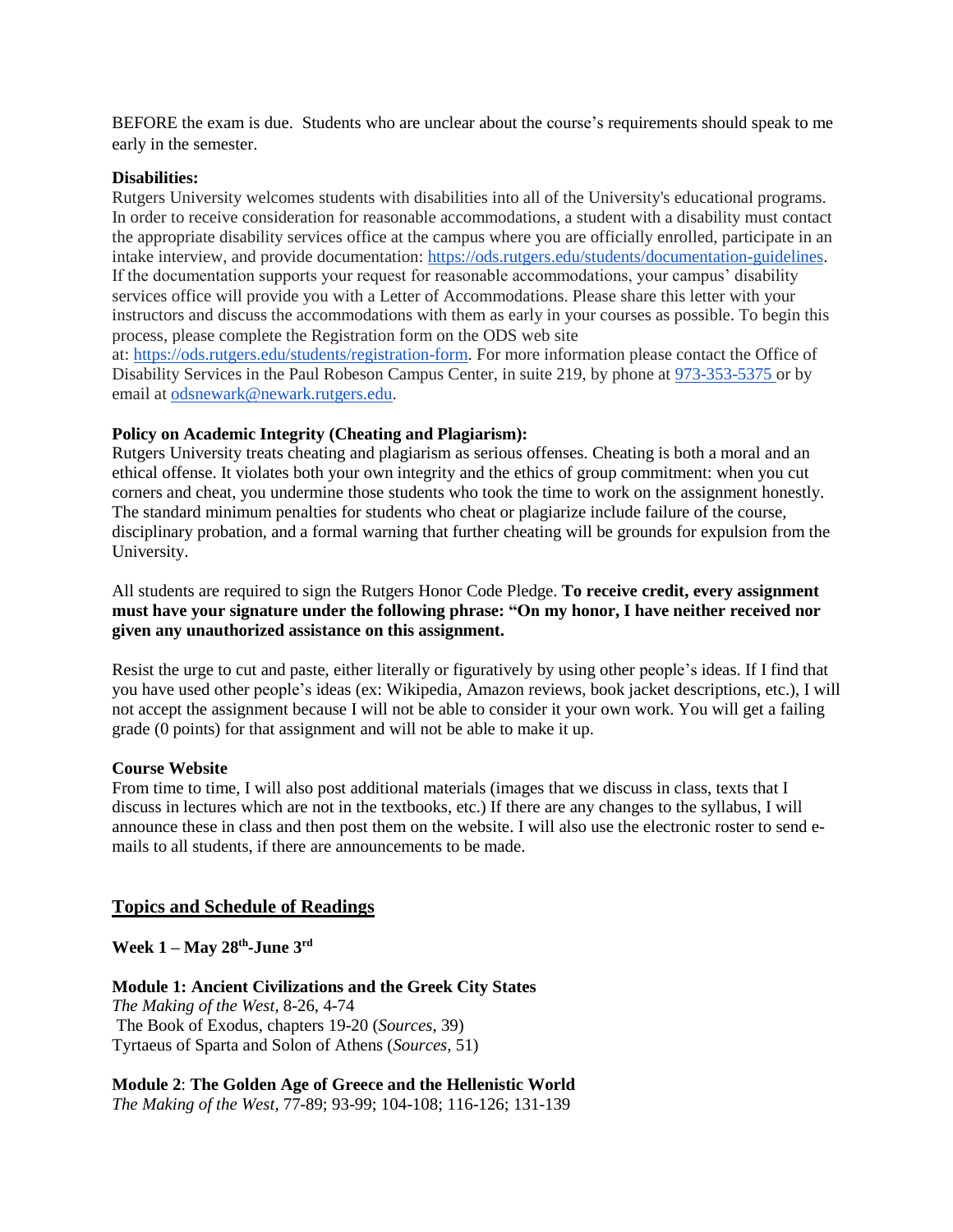Thucydides. *The Funeral Oration of Pericles* (Sources, 57) Plato, *The Apology of Socrates* (*Sources,* 62) Epicurus (*Sources,* 95) *Primary Source Quiz 1 must be completed by midnight Monday June 3 rd*

# **Week 2 – June 4 th -June 10th**

**Module 3: The Roman Republic, the Roman Empire, and the Birth of Christianity** *The Making of the West,* 150-171; 175-178; 182-188; 193-201 The Twelve Tables (*Sources,* 101) Cicero, "Cultivating Justice and Piety" (*Sources,* 114) Tacitus, *Germania* (Sources, 131) Paul of Tarsus, *Letter to the Galatians* (Sources, 134)

**Module 4: The Fall of the Western Empire and the Emergence of New Kingdoms** *The Making of the West,* 202-206; 211-234; 262-276 Arius, Letter to Alexander, Bishop of Alexandria & the Nicene Creed (*Sources,* 141) Augustine of Hippo (*Sources,* 143) Pope Gregory the Great, *Letters* (*Sources,* 172) Life of Lady Balthild, Queen of the Franks (*Sources,* 167) *Primary Source Quiz 2 must be completed by midnight Monday June 10th*

# **Week 3 – June 11th -June 17th**

### **Module 5: Byzantium and the Rise of Islam**

*The Making of the West,* 236-241; 249-262; 285-289 Procopius, *Secret History* (*Sources,* 154) *Life of St. Theodore of Sykeon* (*Sources,* 164) *Qur'an, Suras 1, 53, 98* (*Sources,* 158) Jihad and Jizya, *Islamic Terms of Peace* (*Sources,* 161)

**Module 6: Carolingians and their World; The Emergence of Feudalism and Church Reform** *The Making of the West,* 289-343 *General Capitulary for the Missi* (*Sources,* 175) Sources of the Investiture Conflict (*Sources,* 197) Calling the First Crusade, *Pope Urban the II's Speech* (*Sources*, 199) *Primary Source Quiz 3 must be completed by midnight Monday June 17th*

TAKE-HOME MIDTERM EXAM IS DUE ON BLACKBOARD BY MIDNIGHT TUESDAY JUNE 18TH

**Week 4 – June 18th -June 24th**

**Module 7: The Twelfth-Century Renaissance and New Religious Orders** *The Making of the West,* 347-376 Peter Abelard, *Story of my Misfortunes* (*Sources,* 211) Chrétien de Troyes, *Lancelot* (*Sources,* 220) St. Francis and St. Clare of Assisi, *Selected Writings* (*Sources*, 226)